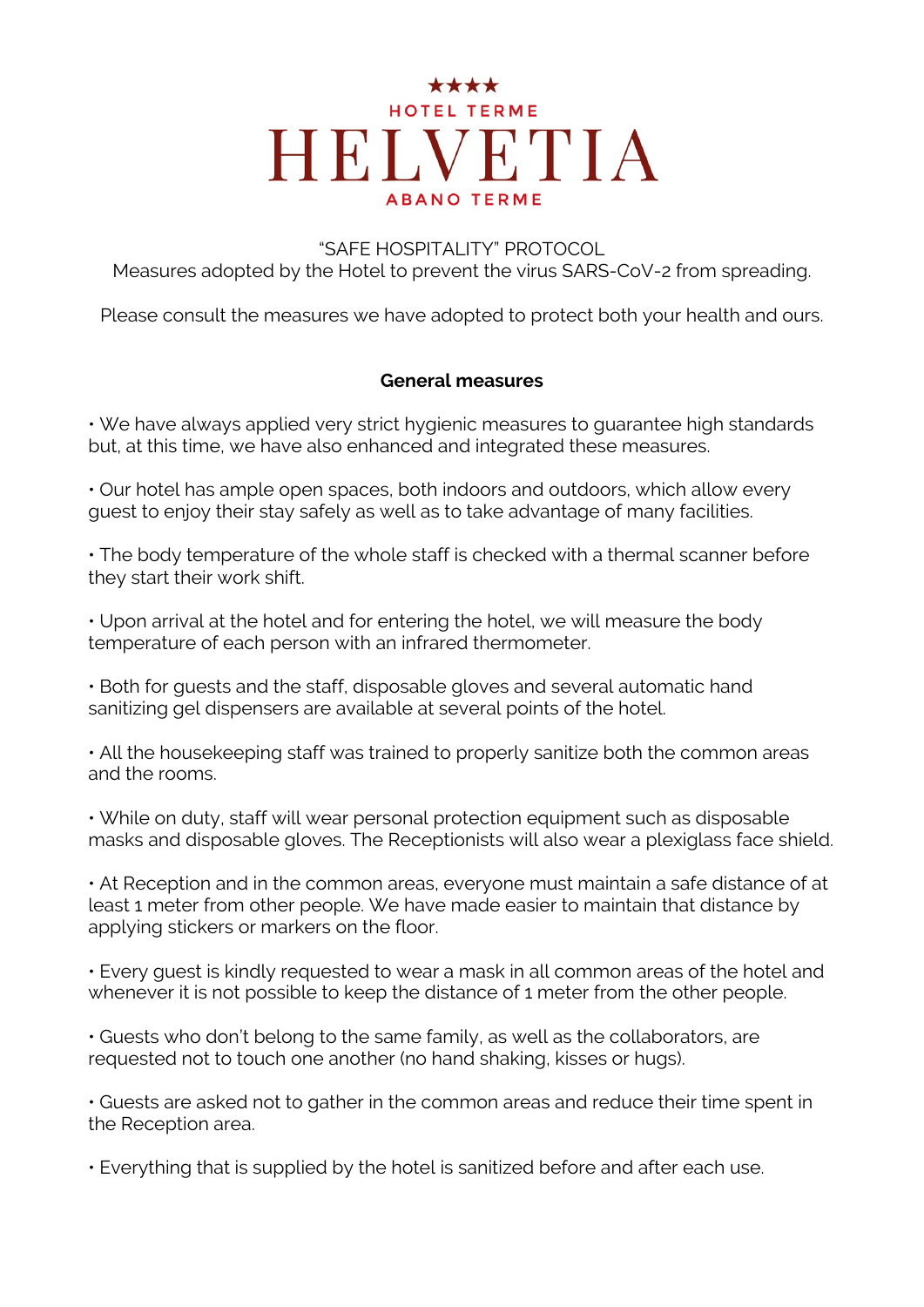• At the end of each work shift, the staff will sanitize their post and equipment. Moreover, their uniform will be changed every day to guarantee the highest hygienic standards.

• Disposable masks can be bought at the Reception for the price of  $\epsilon$  1.

• Elevator access is allowed at the same moment for multiple guests only if those guests are staying in the same room.

• The Hotel Management has appointed a person in charge of checking the procedures and rules for protecting the health of the guests and staff from Covid-19.

• To avoid the formation of lines at check-in, we have adopted the following procedure:

- before arrival, each quest will send all the required information for checking-in as well as a copy of the identity card that will be shown again upon arrival. In the event that a guest can't fulfil this procedure, the check-in will take place at the hotel as usual;
- we use automated payment systems and electronic cards sanitized and ready for to be delivered to the guest.

• At check-in, the guests will be provided with a booklet containing the main information about the hotel.

### **Cleaning the room and common rooms**

• The sanitation of common areas and rooms is carried out daily by our highly qualified and properly trained cleaning staff.

• Cleaning and sanitation are processes carried out separately to guarantee maximum hygiene.

• The cleaning staff are equipped with personal protection equipment (i.e. disposable gloves and masks).

• The cleaning trolley is kept in areas where guests and external collaborators are not allowed to enter.

• All rooms are aerated when the cleaning staff begins cleaning.

• If the guest finds the cleaning staff in his/her room, they are kindly requested to wait for the completion of the cleaning and sanitation process before entering their room.

• The guest can ask that his/her room not be not cleaned during his/her stay.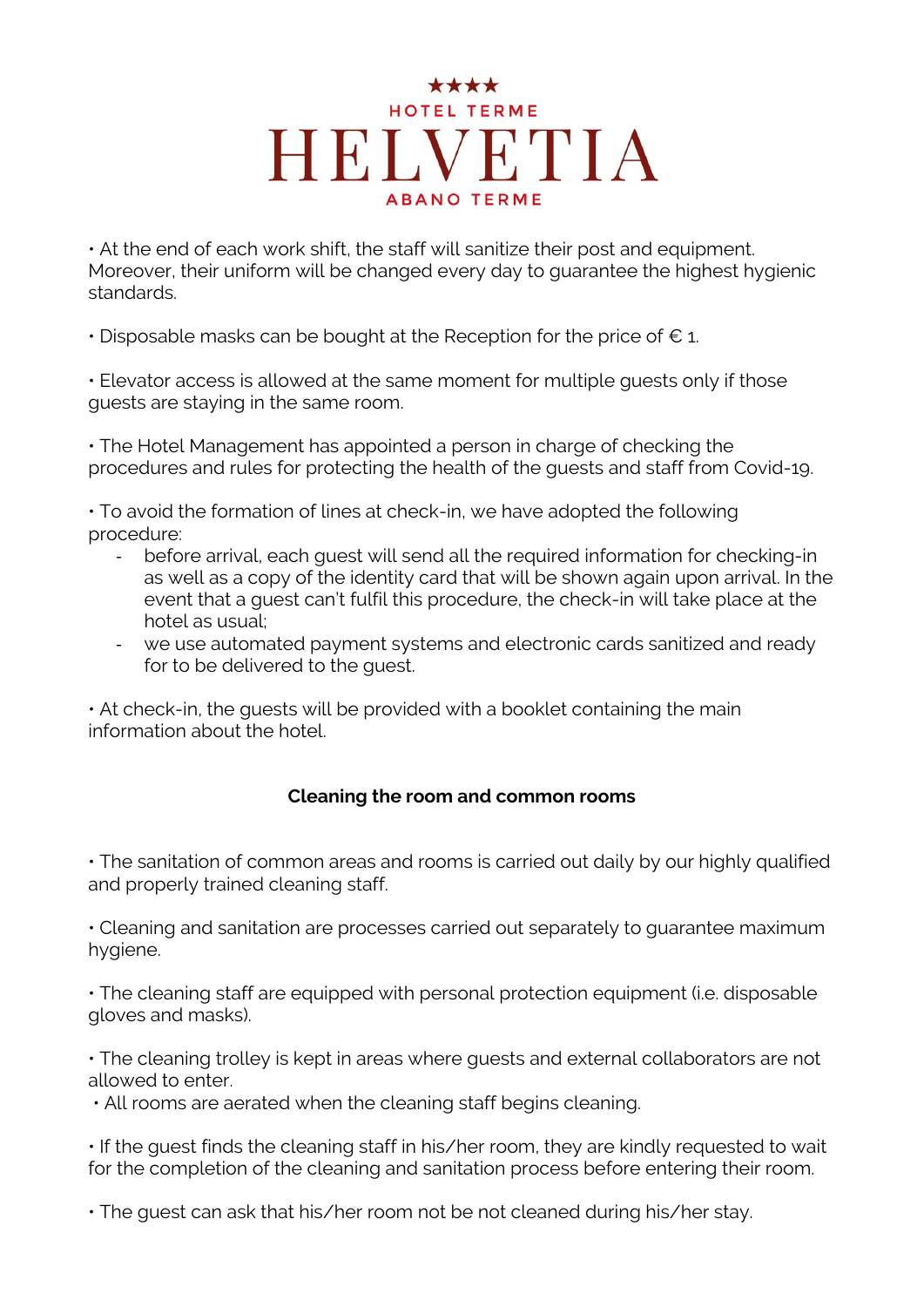• All surfaces are treated with proper sanitizing solutions. Special attention is paid to cleaning handles, handlebars and keyboards.

• The housekeeping manager is in charge of checking that the cleaning and sanitation operations in rooms and common areas are carried out properly.

• The air conditioning units are sanitized in accordance with the directions given by their manufacturer.

#### **Food and beverage**

The restaurant and kitchen staff were properly trained about the safety regulations to guarantee the safest service.

• The tables of the restaurant are positioned at least 1 meter from one another to prevent contact among guests who don't stay in the same room.

• Tablecloths are replaced after each guest has finished and the table is sanitized after each meal.

• The buffet is temporary suspended. At breakfast, you can enjoy a "served buffet" that is available for the guests provided that they wear personal protection equipment. Social distancing shall always be kept. The appetizer and salad buffet is suspended and these courses will be served at the table.

• The menu is disposable and includes a selection of wine bottles. Our sommelier is available to suggest other types of wine not included on the menu.

• The restaurant staff changes their uniform every day.

• The restaurant, the tables, the chairs and any other surface that can be touched are sanitized daily.

• The restaurant and kitchen staff are equipped with personal protection equipment (i.e. disposable gloves and masks).

### **Well-being Center / Spa Treatment Department / Thermal swimming-pools**

• The swimming-pools can be used as they are sanitized with sodium hypochlorite. The entrance to the swimming-pools is subjected to a limited number of guests. Please maintain social distancing. The sunbeds are positioned in the relaxation areas both indoors and outdoors to ensure the safe distance among people.